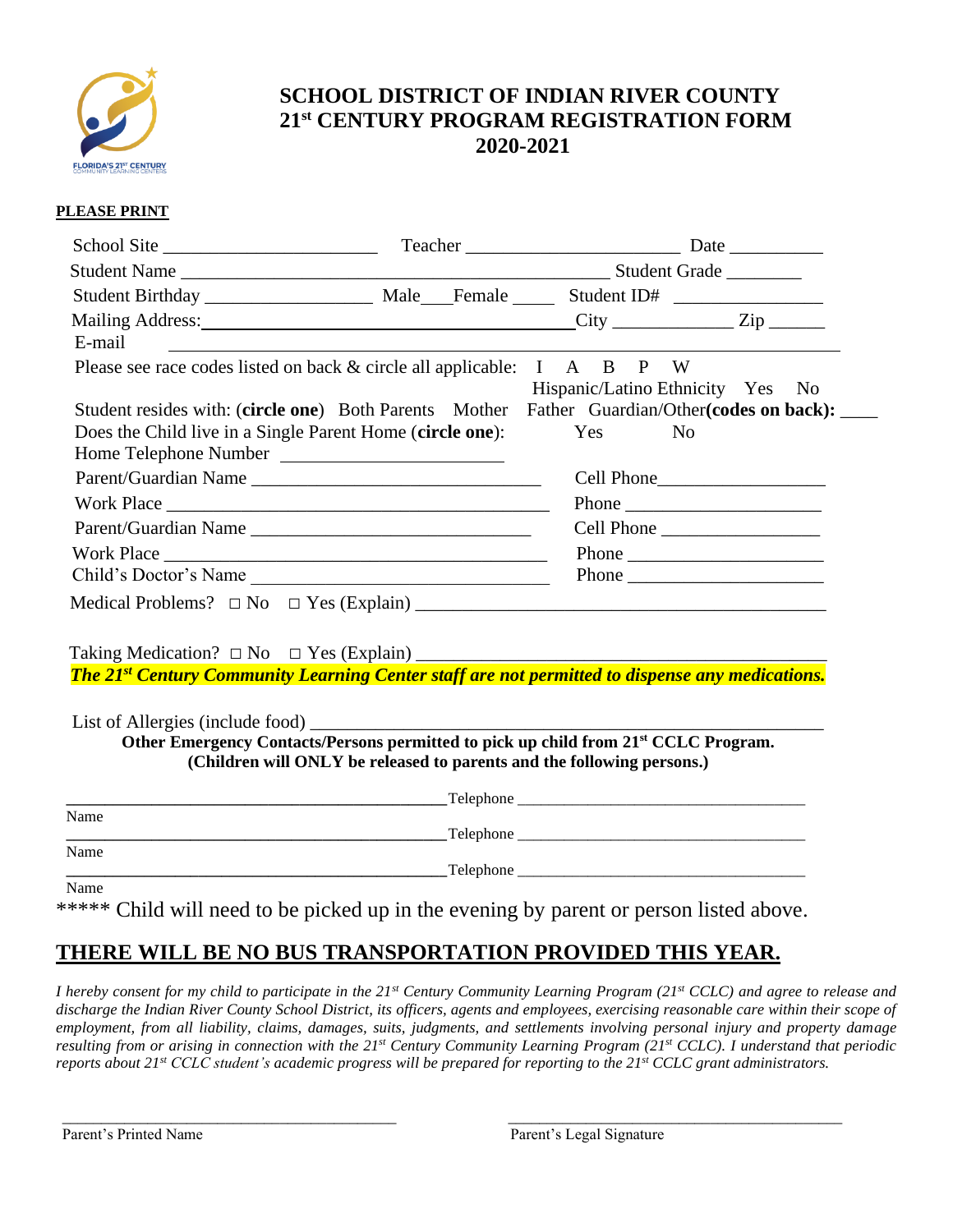**Race Codes** listed on front (please **circle all** that apply on the **front side**): If child is of mixed race circle all racial codes that apply.

 $I =$  American Indian/Alaskan Native

 $A = Asian$ 

 $B = Black$ 

 $P = Pacific Islander/Hawaiian$ 

 $W = White$ 

### **Ethnicity:**

Hispanic or Latino - please just **circle yes or no on front**

### **Child resides with:**

If guardian or other please use following codes:

- $A = A$ unt
- $B = Brother$
- $C = \text{Cousin}$
- $G =$ Guardian Ad Litem
- $GP = Grandparent$
- $N = Neighbour$
- $S = Sister$
- $U =$ Uncle
- $V =$ Stepfather
- $W =$  Stepmother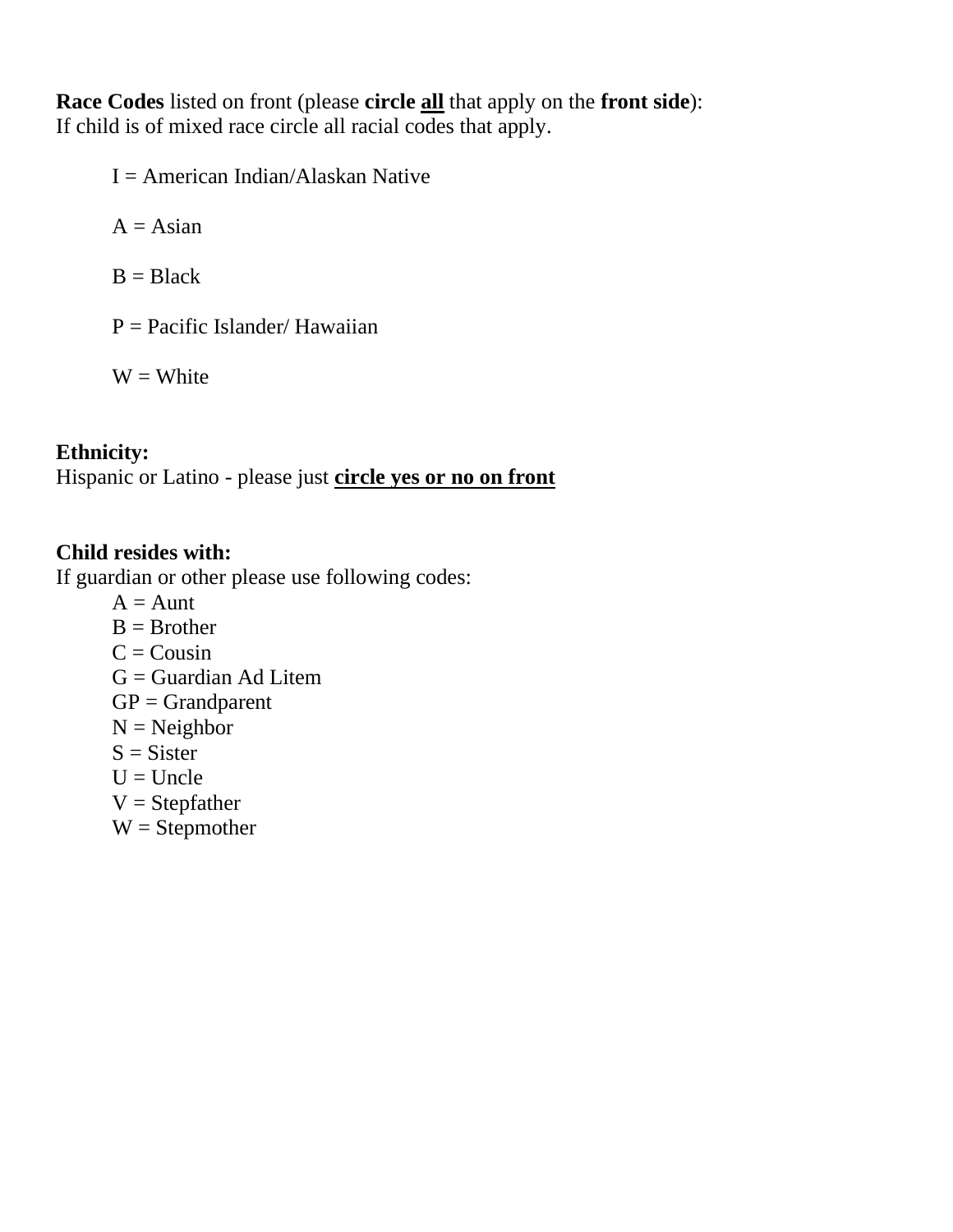

*School District of Indian River County – Video, Web, Photo Release*

Date: \_\_\_\_\_\_\_\_\_\_\_\_\_\_\_\_\_\_\_\_\_\_\_\_ Student ID#:\_\_\_\_\_\_\_\_\_\_\_\_\_\_\_\_\_\_\_\_\_\_\_\_\_\_\_\_\_\_\_\_\_\_\_\_\_

The School District of Indian River County sponsors public information programs for education access television cablecast on Indian River County Cable systems and web cast via the district web site. This programming features student activities in our schools. These programs are videotaped by district staff or school staff and may also be used in the schools TV production programs. I agree to allow my child to be part of this videotaping as well as his or her photograph to be used on the School District of Indian River County web site or district publications.

I understand that the district web site is accessed worldwide. I agree to release the School District of Indian River County and its employees for any liability or loss of privacy that may result from the use of this picture or video on the World Wide Web or cable television programs. This form will be in effect from the date signed through summer school of the current school year.

Occasionally, local newspapers and/or television stations photograph/video students to appear in publications or broadcasts. I agree to allow my child to have his/her photograph published/broadcasted by these entities. I agree to release the School District of Indian River County and its employees for any liability or loss of privacy that may result from the use of these pictures/videos. This permission will be in effect from the date signed through summer school of the

current school year. I understand I have the right to not sign this release and my privacy rights will be protected.

 $\mathcal{L}_\mathcal{L} = \mathcal{L}_\mathcal{L} = \mathcal{L}_\mathcal{L} = \mathcal{L}_\mathcal{L} = \mathcal{L}_\mathcal{L} = \mathcal{L}_\mathcal{L} = \mathcal{L}_\mathcal{L} = \mathcal{L}_\mathcal{L} = \mathcal{L}_\mathcal{L} = \mathcal{L}_\mathcal{L} = \mathcal{L}_\mathcal{L} = \mathcal{L}_\mathcal{L} = \mathcal{L}_\mathcal{L} = \mathcal{L}_\mathcal{L} = \mathcal{L}_\mathcal{L} = \mathcal{L}_\mathcal{L} = \mathcal{L}_\mathcal{L}$ 

Student name **Parent or Guardian Signature** Parent or Guardian Signature

Please print Parents/Guardian name(s):



This is to certify that our son/daughter has permission to take part in ALL FIELD TRIPS, while attending the 2<sup>1st</sup> Century Program and he/she has our permission to be transported by bus.

This statement indicates that my child understands that he/she must follow the rules and regulations of the 21<sup>st</sup> Century Program, as well as those of the School District of Indian River County.



I hereby consent for my child to participate in the 21<sup>st</sup> Century Program and all field trips and agree to release and discharge the Indian River County School Board, its officers, agents and employees, exercising reasonable care within their scope of employment, from all liability, claims, damages, suits, judgments, and settlements involving personal injury and property damage resulting from or arising in connection with the 21st Century Program.

Parent's Signature Date Date Communications and Date Date Date



Child's Name School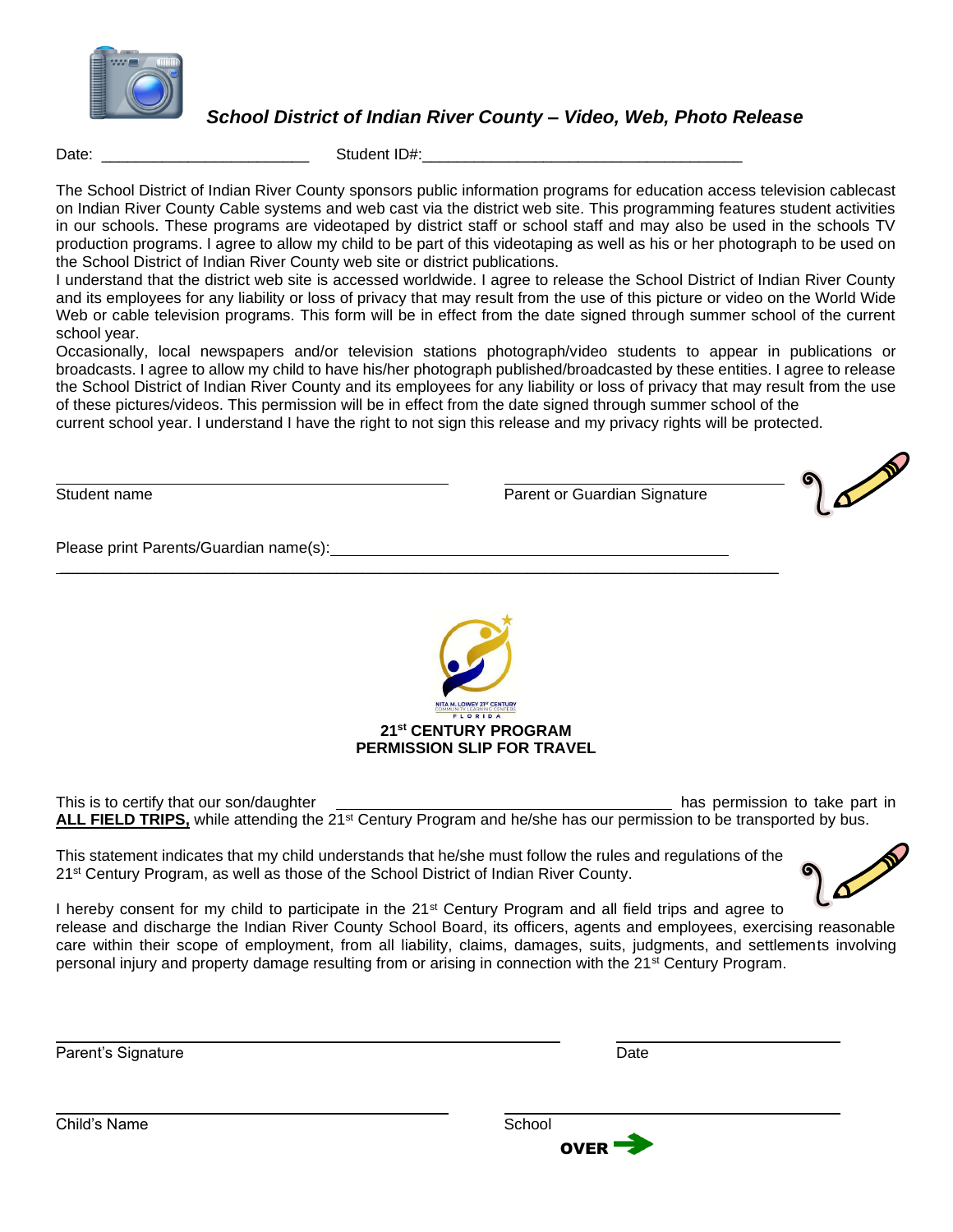

#### **21st CENTURY PROGRAM INDIAN RIVER COUNTY SCHOOL DISTRICT STUDENT/PARENT ACKNOWLEDGMENT FORM**

The 21<sup>st</sup> Century Community Learning Center (CCLC) is a grant program offered at three locations in the School District of Indian River County: Pelican Island Elementary, Sebastian Elementary and Treasure Coast Elementary. The program offers safe havens to students and families while providing opportunities for on-going learning experiences. There will be an academic program and homework assistance/tutoring and enrichment activities offered Monday through Friday evenings. 21st CCLC funding is based on the number of days and hours students participate. **It is expected that each child attend every day from the beginning of the program until the end of the program.**

Adult Family member activities also will be offered monthly. These programs provide education and training that will give families additional skills to support their child's academic success. Family participation is a vital part of our grant funding and non-attendance can put the program at risk to be non-renewed. **As part of your child's participation in the 21st CCLC program a family member is required to attend these activities**.

Our program is set up with a staff to student ratio of 1:10 for academic subject areas and 1:15 for enrichment activities. Your child must be able to participate appropriately in a large group setting. Positive reinforcement is used in dealing with students. We will not allow harassment or bullying, and have a "zero tolerance" policy for any weapons or controlled substances. We have a behavior/discipline policy that states if your child has a discipline issue, you will receive a Behavior Notification form. If your child receives three of these forms, he/she will be suspended for three to five days. The fourth write up will result in termination from the program. We do reserve the right to suspend or terminate immediately if a child's behavior warrants it. Please refer to your parent handbook for more information.

Our program begins at the end of the school day and continues until 6:00 p.m. Monday through Thursday and until 5:30 p.m. on Fridays. We will not be open on non-school days or early release days due to limited space and because the teachers must work their regular school jobs.

Please read and discuss the Parent/Student handbook with your child. Then sign  $\bigcirc$  this form and return it to the site coordinator at your child's school along with the completed registration forms. **You will be notified if there is a space available**  $\Delta$  **in your child's grade level. Bus services will not be available this year.**



| <b>Student Name</b>          | School |  |  |
|------------------------------|--------|--|--|
| Parent/Guardian Name (Print) | Date   |  |  |
|                              |        |  |  |